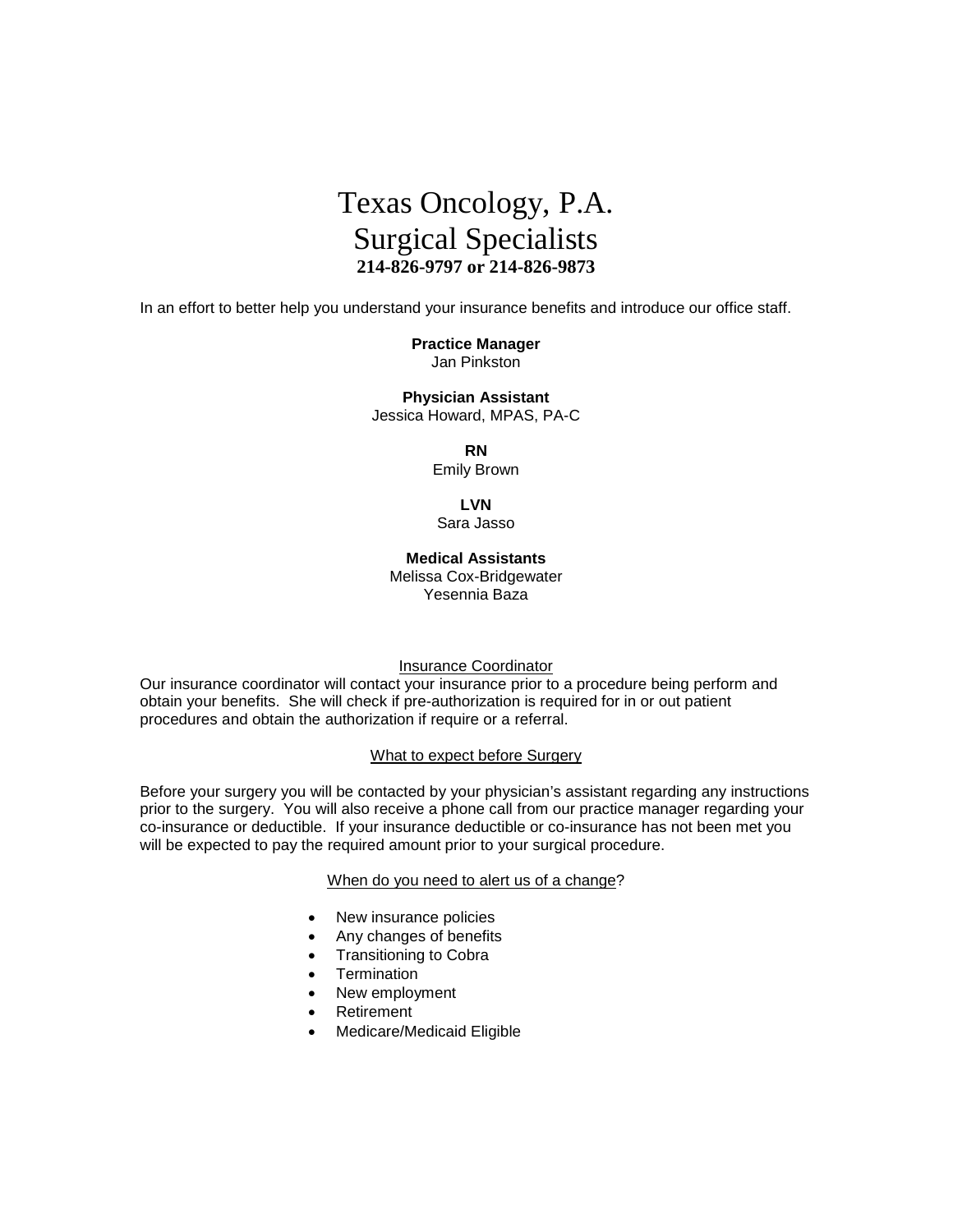### Options for Paying your bill

Please note that all copayments and estimates for office visits, services provided in the office or surgeries are due at time of your visit or prior to your surgical procedure. *We can only give a cost estimate prior to surgical procedures.* In the event that you over paid on a surgical procedure you will be issued a refund. In the event that an additional amount is due by you after your insurance has processed the claims(s), the following payment options are available:

- Pay in person
- Call our office and make a payment by check or credit card
- Mail a check or credit card information to

Texas Oncology, P.A. Lock Box 732175 Dallas, TX 75391

Go to [www.texasoncology.com](http://www.texasoncology.com/) once on the website: click the "Patients" tab. On the left side, toward the bottom, click "Billing and Online Payment" Follow the instructions to make your payment.

I have read the follow information and agree to the terms and conditions of these policies set forth by Texas Oncology in regards to payment(s).

\_\_\_\_\_\_\_\_\_\_\_\_\_\_\_\_\_\_\_\_\_\_\_\_\_\_\_\_\_\_\_\_\_\_\_\_\_\_\_\_\_\_\_\_\_\_\_ \_\_\_\_\_\_\_\_\_\_\_\_

Patient signature Date Date of the Date of the Date Date Date Date Date Date Date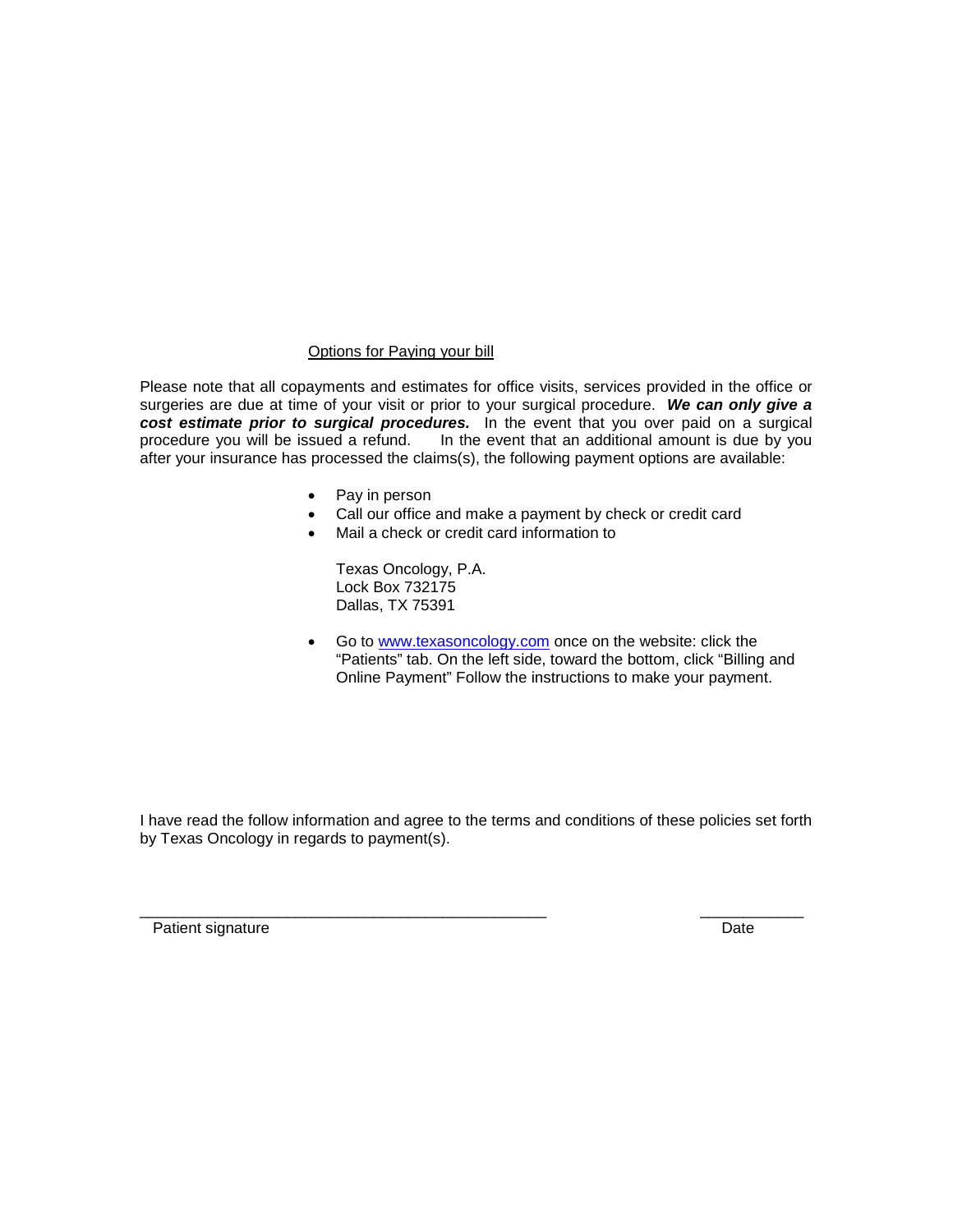### Assignment of Benefits and Financial Responsibilities

| Patient Name:<br>Last                                                                                                                                                                                                                                                                                                                                                                                                                                                                                                                                                                                                                                                                                                                                                                                                      | First                                                                                                                                                                                                                          | M.I.                                                    | Date of Birth | Age                                                          |
|----------------------------------------------------------------------------------------------------------------------------------------------------------------------------------------------------------------------------------------------------------------------------------------------------------------------------------------------------------------------------------------------------------------------------------------------------------------------------------------------------------------------------------------------------------------------------------------------------------------------------------------------------------------------------------------------------------------------------------------------------------------------------------------------------------------------------|--------------------------------------------------------------------------------------------------------------------------------------------------------------------------------------------------------------------------------|---------------------------------------------------------|---------------|--------------------------------------------------------------|
| Home Phone:                                                                                                                                                                                                                                                                                                                                                                                                                                                                                                                                                                                                                                                                                                                                                                                                                | Cell: (                                                                                                                                                                                                                        |                                                         | Work:         |                                                              |
| Home Address:<br>Street                                                                                                                                                                                                                                                                                                                                                                                                                                                                                                                                                                                                                                                                                                                                                                                                    |                                                                                                                                                                                                                                |                                                         |               |                                                              |
| Mailing Address:                                                                                                                                                                                                                                                                                                                                                                                                                                                                                                                                                                                                                                                                                                                                                                                                           | <b>City</b>                                                                                                                                                                                                                    | State                                                   | Zip Code      |                                                              |
| Street<br>Email Address:                                                                                                                                                                                                                                                                                                                                                                                                                                                                                                                                                                                                                                                                                                                                                                                                   | Cily<br><u> 1989 - Johann Stoff, martin film ar yn y breninn y breninn y breninn y breninn y breninn y breninn y breninn y</u>                                                                                                 | State                                                   | Zip Code      |                                                              |
| Gender: [] Male [] Female<br>In 2009, Congress passed the HITECH Act to create uniformity among electronic health records. Asking for language ensures you and your<br>healthcare providers will be able to communicate clearly. Race and ethnicity are asked because some groups are at a higher risk of<br>developing certain diseases. This information will be in your medical record and will remain confidential. Options/Values were selected by<br>Race: O Caucasian □ African American □ Hispanic □ Asian/Indian/Pakistani/Sri Lankan □ Chamorran □ Chinese □ Fiji Islander □ Filipino<br>□ Guamanian NOS □ Hawaiian □ Hmong □ Japanese □ Kampuchean / Cambodian □ Korean □ Laotia<br>□ Micronesian NOS □ Native American □ New Guinean □ Other Asian, including Asian NOS and Oriental NOS □Paolilo Islander NOS | HITECH Act and Texas State Tumor Registry.                                                                                                                                                                                     | Marital Status: [ Married [ Single   Divorced   Widowed |               |                                                              |
| □ Polynesian NOS □ Samoan □ Tahilian □ Thai □ Tongan □ Vietnamese □ Other                                                                                                                                                                                                                                                                                                                                                                                                                                                                                                                                                                                                                                                                                                                                                  |                                                                                                                                                                                                                                |                                                         |               |                                                              |
| Preferred Language: □ English □ Spanish □ American Sign Language □ Other                                                                                                                                                                                                                                                                                                                                                                                                                                                                                                                                                                                                                                                                                                                                                   |                                                                                                                                                                                                                                |                                                         |               |                                                              |
| Ethnicity: D Hispanic or Latino D Not Hispanic or Latino                                                                                                                                                                                                                                                                                                                                                                                                                                                                                                                                                                                                                                                                                                                                                                   |                                                                                                                                                                                                                                |                                                         |               |                                                              |
|                                                                                                                                                                                                                                                                                                                                                                                                                                                                                                                                                                                                                                                                                                                                                                                                                            |                                                                                                                                                                                                                                |                                                         |               |                                                              |
|                                                                                                                                                                                                                                                                                                                                                                                                                                                                                                                                                                                                                                                                                                                                                                                                                            |                                                                                                                                                                                                                                |                                                         |               |                                                              |
| Emergency Contact/Spouse/Next of Kin:                                                                                                                                                                                                                                                                                                                                                                                                                                                                                                                                                                                                                                                                                                                                                                                      | Name                                                                                                                                                                                                                           | Relationship                                            |               | Telephone                                                    |
|                                                                                                                                                                                                                                                                                                                                                                                                                                                                                                                                                                                                                                                                                                                                                                                                                            | Name                                                                                                                                                                                                                           | Relationship                                            |               | <b>Telephone</b>                                             |
| Alternate Emergency Contact: [11]                                                                                                                                                                                                                                                                                                                                                                                                                                                                                                                                                                                                                                                                                                                                                                                          | Name                                                                                                                                                                                                                           | Relationship                                            |               | Telephone                                                    |
| Phone $#$<br><u> 1980 - Januari Land, Amerikaansk politiker (</u>                                                                                                                                                                                                                                                                                                                                                                                                                                                                                                                                                                                                                                                                                                                                                          | Phone #                                                                                                                                                                                                                        |                                                         |               | Primary Care Physician: New York Changes and Care Physician: |
| Primary Insurance: example and the contract of the contract of the contract of the contract of the contract of                                                                                                                                                                                                                                                                                                                                                                                                                                                                                                                                                                                                                                                                                                             |                                                                                                                                                                                                                                | Telephone:                                              |               | $\left(\begin{array}{ccc} 1 & 1 \end{array}\right)$          |
| Subscribers Name:                                                                                                                                                                                                                                                                                                                                                                                                                                                                                                                                                                                                                                                                                                                                                                                                          | DOB: the contract of the contract of the contract of the contract of the contract of the contract of the contract of the contract of the contract of the contract of the contract of the contract of the contract of the contr | Employer:                                               |               |                                                              |
| Policγ Number:                                                                                                                                                                                                                                                                                                                                                                                                                                                                                                                                                                                                                                                                                                                                                                                                             |                                                                                                                                                                                                                                |                                                         | Group Number: |                                                              |
| Secondary Insurance: <u>contained a contract of the contract of the contract of the contract of the contract of the contract of the contract of the contract of the contract of the contract of the contract of the contract of </u>                                                                                                                                                                                                                                                                                                                                                                                                                                                                                                                                                                                       |                                                                                                                                                                                                                                | Telephone:                                              |               | $($ $)$ $)$ $)$ $)$                                          |
|                                                                                                                                                                                                                                                                                                                                                                                                                                                                                                                                                                                                                                                                                                                                                                                                                            | DOB:                                                                                                                                                                                                                           | Employer:                                               |               | <u> 1989 - Johann Barbara, martin a</u>                      |
| Policy Number:                                                                                                                                                                                                                                                                                                                                                                                                                                                                                                                                                                                                                                                                                                                                                                                                             |                                                                                                                                                                                                                                |                                                         | Group Number: |                                                              |
| Tertiary Insurance: internal contracts and contracts are also and contracts are also and contracts are also an                                                                                                                                                                                                                                                                                                                                                                                                                                                                                                                                                                                                                                                                                                             |                                                                                                                                                                                                                                | Telephone:                                              |               |                                                              |
| Subscribers Name: Communication of the Subscribers Name:                                                                                                                                                                                                                                                                                                                                                                                                                                                                                                                                                                                                                                                                                                                                                                   | DOB:                                                                                                                                                                                                                           | Employer:                                               |               |                                                              |
| Policy Number;                                                                                                                                                                                                                                                                                                                                                                                                                                                                                                                                                                                                                                                                                                                                                                                                             |                                                                                                                                                                                                                                |                                                         | Group Number: |                                                              |
| 1. I understand that I am responsible for charges not covered or reimbursed by the above agents. I agree, in the event of non-payment, to assume the<br>costs of interest, collection, and legal action (if required).                                                                                                                                                                                                                                                                                                                                                                                                                                                                                                                                                                                                     |                                                                                                                                                                                                                                |                                                         |               |                                                              |

2. I authorize my insurance carrier to release information regarding my coverage to Texas Oncology P.A.

3. My right to payment for all pharmaceuticals, procedures, tests, medical equipment rentals, supplies and nursing/physician services including major medical benefits are hereby assigned to Texas Oncology P.A. This assignment covers any and all benefits under Medicare, other government sponsored programs, private insurance and any other health plans. I acknowledge this as payment of claims for services. In the event my insurance can'ter does not accept Assignment of Benefits, or if payments are made directly to me or my representative, I will endorse such payments to Texas Oncology P.A.

4. I understand that I have the right to request and receive a Notice of Privacy Practices from Texas Oncology P.A.

Notice to Patients: By submitting your check for payment, you are authorizing Texas Oncology, PA, or its agent, upon receipt of your check to convert the check to an electronic payment item or draft and to submit it for pa and conditions as your check.

#### THIS AGREEMENT/CONSENT WILL REMAIN IN EFFECT UNLESS REVOKED BY ME IN WRITING.

I have read and received a copy of the above statements and accept the terms. A duplicate of the statement is considered the same as original.

| Patient Signature           | www.componentation.com<br>------ |             | Date/Time | AM OT PM (circle one)                                                           |
|-----------------------------|----------------------------------|-------------|-----------|---------------------------------------------------------------------------------|
| Responsible Party Signature | Relationship                     |             | Date/Time | AM Or PM (circle one)                                                           |
| PHYSICIAN:<br>________      | ACCT #                           | LOC:<br>--- |           | والمتعاطف فالمتفاقع فستعطف فتستحص والمستحدث<br>. 7<br><b>EMPLOYEE INITIALS:</b> |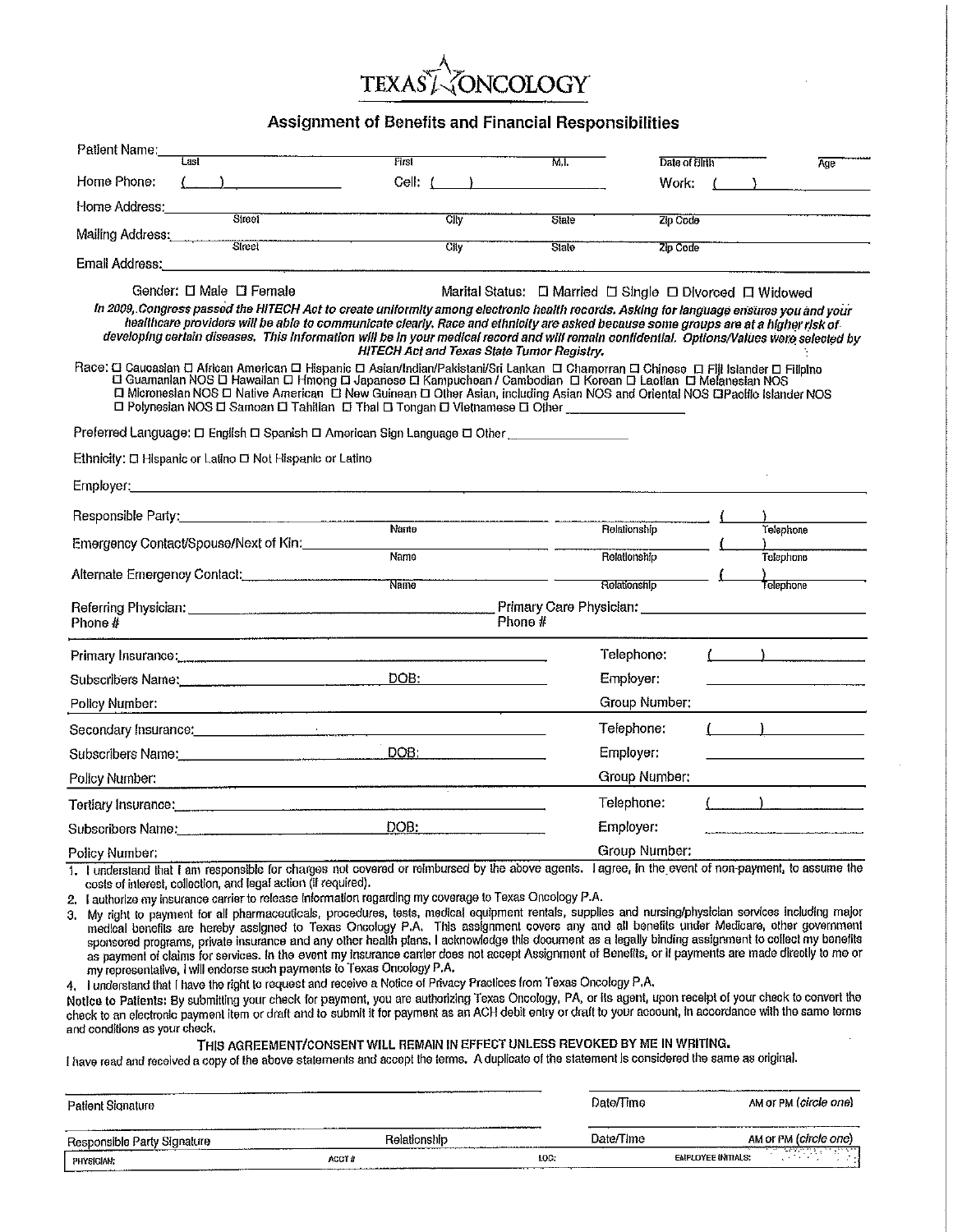# **CONFIDENTIALITY FORM**

## **WHO REFERRED YOU TO OUR OFFICE?**

 $\ddot{\phantom{a}}$ 

|        | $\Box$ Friend $\Box$                                                                                                                                                                                                                                 |              |       |
|--------|------------------------------------------------------------------------------------------------------------------------------------------------------------------------------------------------------------------------------------------------------|--------------|-------|
|        | $\Box$ Other Source                                                                                                                                                                                                                                  |              |       |
|        | The "Texas Oncology- Surgical Oncology office @ Baylor Sammons Dallas /has my<br>permission to send correspondence to the following PHYSICIANS (MD's or D.O.'s only)<br>concerning my medical information:<br><b>PHYSICIAN'S</b> Full Name Specialty | Address      | Phone |
|        |                                                                                                                                                                                                                                                      |              |       |
|        | $\overline{2}$ .<br>I give my permission allowing "Texas Oncology- Surgical Oncology office @ Baylor Sammons<br>Dallas" to discuss my medical information with the FOLLOWING INDIVIDUALS:                                                            |              |       |
| Name   |                                                                                                                                                                                                                                                      | Relationship | Phone |
|        |                                                                                                                                                                                                                                                      |              |       |
|        | 2. $\blacksquare$                                                                                                                                                                                                                                    |              |       |
|        |                                                                                                                                                                                                                                                      |              |       |
|        | I give my permission to contact me via email regarding my medical information.                                                                                                                                                                       |              |       |
|        | May we leave a voice message at the following locations?                                                                                                                                                                                             |              |       |
| Home   | $\mathsf{I}$                                                                                                                                                                                                                                         |              |       |
| Work   |                                                                                                                                                                                                                                                      |              |       |
| Mobile |                                                                                                                                                                                                                                                      |              |       |
|        | Patient or Legal Guardian Signature                                                                                                                                                                                                                  | Relationship |       |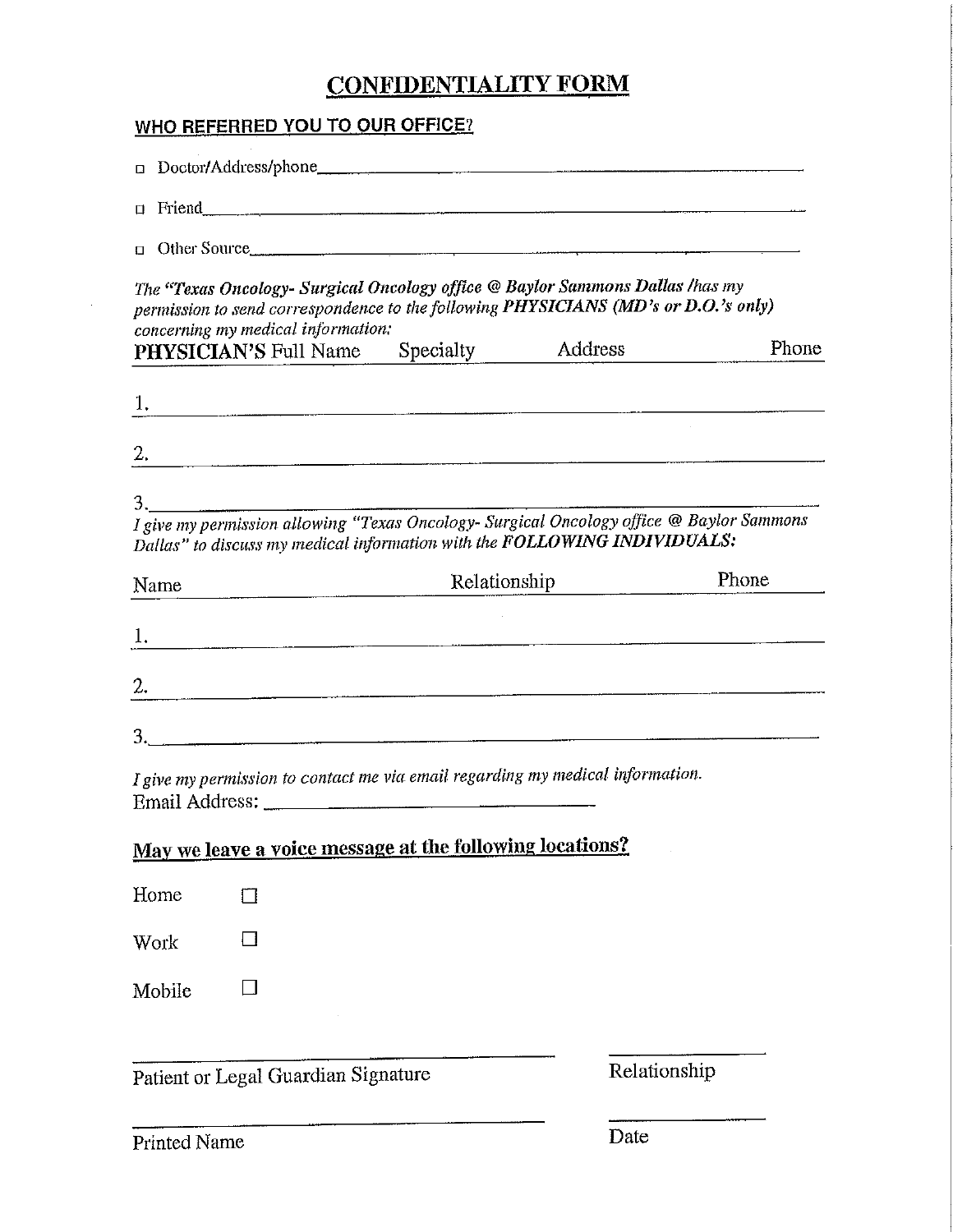Texas Oncology, P.A.<br>Surgical Oncology<br>3410 Worth Street Ste. 160 Dallas, Texas 75246 214-826-9797 Fax: 214-828-2089

| I give my permission for the Surgical Oncology office with Texas Oncology to check with my<br>pharmacy concerning my medication history. The Mondon Mesic Mondon Mondon Mondon Mondon Mondon Mondon Mondon Mo |  |
|---------------------------------------------------------------------------------------------------------------------------------------------------------------------------------------------------------------|--|
|                                                                                                                                                                                                               |  |
|                                                                                                                                                                                                               |  |
| Phone:                                                                                                                                                                                                        |  |
| Fax:                                                                                                                                                                                                          |  |
|                                                                                                                                                                                                               |  |
|                                                                                                                                                                                                               |  |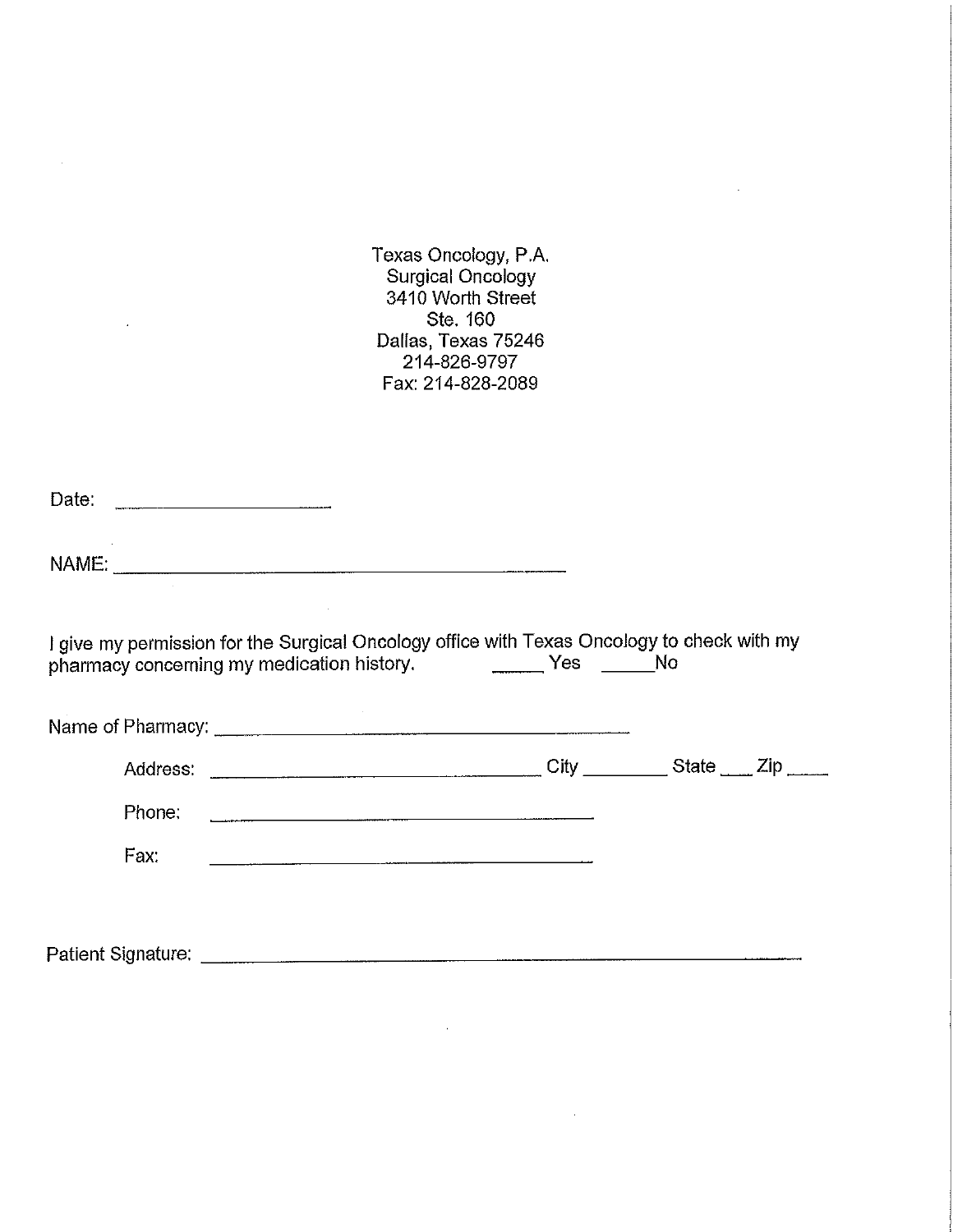| Social Security Number:<br>To Whom It May Concern:<br>I hereby authorize: example and the contract of the contract of the contract of the contract of the contract of the contract of the contract of the contract of the contract of the contract of the contract of the contract o<br>to release to<br>Any medical, surgical, psychiatric and/or substance (drug or alcohol) abuse information on the above named<br>patient for the following hospitalizations:<br>I also authorize you to furnish the above named party or parties, transcripts or photocopies of the<br>medical records (written or verbal).<br>Information to be released:<br>Outpatient Records<br>Operative Reports<br>History & Physical Exam<br>Fact Sheet<br>Pathology Reports<br><b>Emergency Records</b><br>I understand that my records are protected under the Federal Confidentiality Regulations and cannot<br>be disclosed without my written authorization unless otherwise provided for in the regulations.<br>I understand that I may revoke this authorization at any time except to the extent that action has been taken<br>in reliance on it (e.g. probation, parole, etc.) and that in any event this authorization expires automatically | X-Ray Reports and/or Film<br>Consultations<br>Psychological Evaluation<br>Lab<br>Discharge Summary<br>EKG Interp. |
|-------------------------------------------------------------------------------------------------------------------------------------------------------------------------------------------------------------------------------------------------------------------------------------------------------------------------------------------------------------------------------------------------------------------------------------------------------------------------------------------------------------------------------------------------------------------------------------------------------------------------------------------------------------------------------------------------------------------------------------------------------------------------------------------------------------------------------------------------------------------------------------------------------------------------------------------------------------------------------------------------------------------------------------------------------------------------------------------------------------------------------------------------------------------------------------------------------------------------------------|-------------------------------------------------------------------------------------------------------------------|
|                                                                                                                                                                                                                                                                                                                                                                                                                                                                                                                                                                                                                                                                                                                                                                                                                                                                                                                                                                                                                                                                                                                                                                                                                                     |                                                                                                                   |
|                                                                                                                                                                                                                                                                                                                                                                                                                                                                                                                                                                                                                                                                                                                                                                                                                                                                                                                                                                                                                                                                                                                                                                                                                                     |                                                                                                                   |
|                                                                                                                                                                                                                                                                                                                                                                                                                                                                                                                                                                                                                                                                                                                                                                                                                                                                                                                                                                                                                                                                                                                                                                                                                                     |                                                                                                                   |
|                                                                                                                                                                                                                                                                                                                                                                                                                                                                                                                                                                                                                                                                                                                                                                                                                                                                                                                                                                                                                                                                                                                                                                                                                                     |                                                                                                                   |
|                                                                                                                                                                                                                                                                                                                                                                                                                                                                                                                                                                                                                                                                                                                                                                                                                                                                                                                                                                                                                                                                                                                                                                                                                                     |                                                                                                                   |
|                                                                                                                                                                                                                                                                                                                                                                                                                                                                                                                                                                                                                                                                                                                                                                                                                                                                                                                                                                                                                                                                                                                                                                                                                                     |                                                                                                                   |
|                                                                                                                                                                                                                                                                                                                                                                                                                                                                                                                                                                                                                                                                                                                                                                                                                                                                                                                                                                                                                                                                                                                                                                                                                                     |                                                                                                                   |
|                                                                                                                                                                                                                                                                                                                                                                                                                                                                                                                                                                                                                                                                                                                                                                                                                                                                                                                                                                                                                                                                                                                                                                                                                                     |                                                                                                                   |
|                                                                                                                                                                                                                                                                                                                                                                                                                                                                                                                                                                                                                                                                                                                                                                                                                                                                                                                                                                                                                                                                                                                                                                                                                                     |                                                                                                                   |
|                                                                                                                                                                                                                                                                                                                                                                                                                                                                                                                                                                                                                                                                                                                                                                                                                                                                                                                                                                                                                                                                                                                                                                                                                                     |                                                                                                                   |
|                                                                                                                                                                                                                                                                                                                                                                                                                                                                                                                                                                                                                                                                                                                                                                                                                                                                                                                                                                                                                                                                                                                                                                                                                                     |                                                                                                                   |
| This authorization will expire in one year from the date of my signature otherwise specified by date, event or<br>condition as follows:                                                                                                                                                                                                                                                                                                                                                                                                                                                                                                                                                                                                                                                                                                                                                                                                                                                                                                                                                                                                                                                                                             | as described below. The purpose for which this information is being released is for medical care of patient.      |
| Date:                                                                                                                                                                                                                                                                                                                                                                                                                                                                                                                                                                                                                                                                                                                                                                                                                                                                                                                                                                                                                                                                                                                                                                                                                               |                                                                                                                   |
| ат<br>pm<br>Time: $\qquad \qquad \qquad$ Time:                                                                                                                                                                                                                                                                                                                                                                                                                                                                                                                                                                                                                                                                                                                                                                                                                                                                                                                                                                                                                                                                                                                                                                                      | Witness:                                                                                                          |
|                                                                                                                                                                                                                                                                                                                                                                                                                                                                                                                                                                                                                                                                                                                                                                                                                                                                                                                                                                                                                                                                                                                                                                                                                                     |                                                                                                                   |
| Texas Oncology, P.A.                                                                                                                                                                                                                                                                                                                                                                                                                                                                                                                                                                                                                                                                                                                                                                                                                                                                                                                                                                                                                                                                                                                                                                                                                |                                                                                                                   |
| <b>Surgical Oncology</b>                                                                                                                                                                                                                                                                                                                                                                                                                                                                                                                                                                                                                                                                                                                                                                                                                                                                                                                                                                                                                                                                                                                                                                                                            |                                                                                                                   |
| 3410 Worth St.                                                                                                                                                                                                                                                                                                                                                                                                                                                                                                                                                                                                                                                                                                                                                                                                                                                                                                                                                                                                                                                                                                                                                                                                                      |                                                                                                                   |
| Ste. 160                                                                                                                                                                                                                                                                                                                                                                                                                                                                                                                                                                                                                                                                                                                                                                                                                                                                                                                                                                                                                                                                                                                                                                                                                            |                                                                                                                   |
| Dallas, TX 75246                                                                                                                                                                                                                                                                                                                                                                                                                                                                                                                                                                                                                                                                                                                                                                                                                                                                                                                                                                                                                                                                                                                                                                                                                    |                                                                                                                   |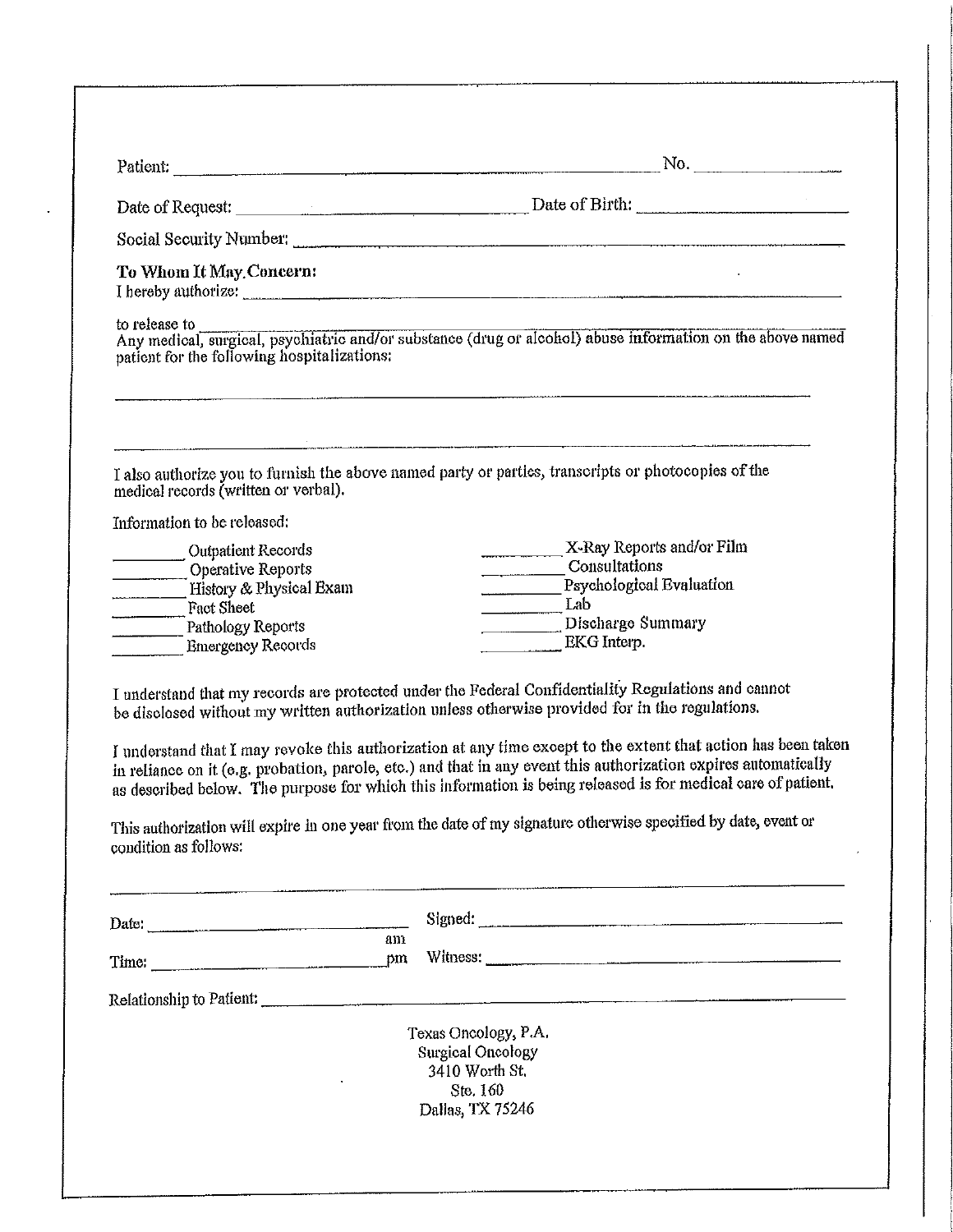

#### ACKNOWLEDGEMENT OF RECEIPT OF NOTICE OF PRIVACY PRACTICES

Texas Oncology is committed to protecting your privacy and ensuring that your health information is used and disclosed appropriately. This Notice of Privacy Practices identifies all potential uses and disclosures of your health information by our practice and outlines your rights with regard to your health information. Please sign the form below to acknowledge that you have received our Notice of Privacy Practices.

I acknowledge that I have received a copy of the Notice of Privacy Practices of Texas Oncology.

| Name (Please Print):                                   |
|--------------------------------------------------------|
| Signature:                                             |
| Name of Personal Representative (if appropriate):      |
| Signature of Personal Representative (if appropriate): |

,<br>тепличения развития по произведения развития противаритория в 1482 м в 200 м последними по постояния премостав

Date:  $\frac{1}{2}$ 

(Texas Oncology) Use Only

 $\ddot{\phantom{a}}$  $-OR-$ 

Reason acknowledgement was not obtained:

I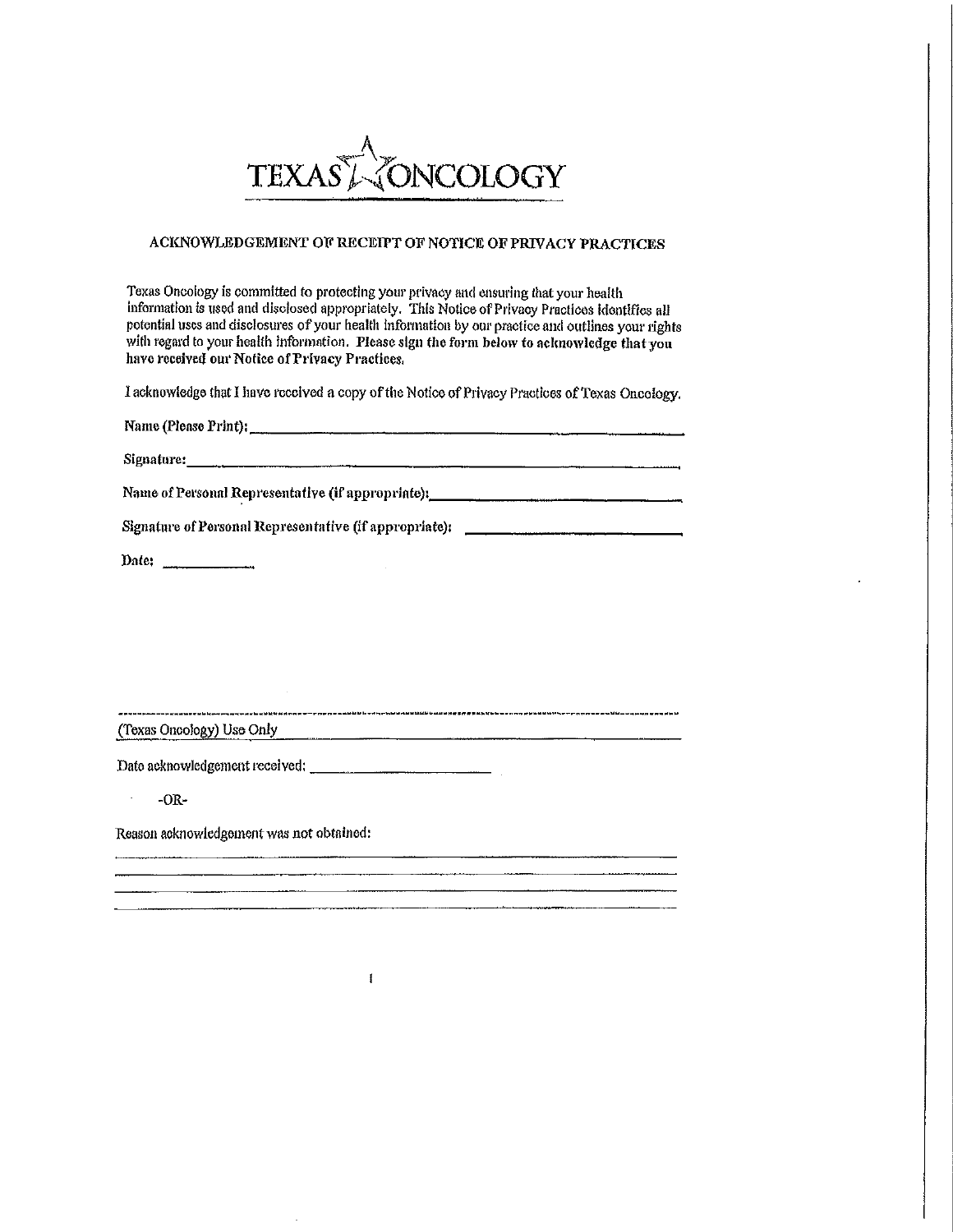#### NOTICE OF PRIVACY PRACTICES

**Effective Date:** 

#### THIS NOTICE DESCRIBES HOW MEDICAL INFORMATION ABOUT YOU MAY BE USED AND DISCLOSED AND HOW YOU CAN GET ACCESS TO THIS INFORMATION, PLEASE REVIEW IT CAREFULLY,

#### **About Us**

In this Notice, we use terms like "we," "us" or "our" to refer to Texas Oncology, its physicians, employees, staff and other personnel. All of the sites and locations of Texas Oncology follow the terms of this Notice and may share health information with each other for treatment, payment or health care operations purposes as described in this Notice.

#### Purpose of this Notice

This Notice describes how we may use and disclose your health information to carry out treatment, payment or health care operations and for other purposes that are permitted or required by law. This notice also outlines our legal duties for protecting the privacy of your health information and explains your rights to have your health information protected. We will create a record of the services we provide you, and this record will include your health information. We need to maintain this information to ensure that you receive quality care and to meet certain legal requirements related to providing you care. We understand that your health information is personal, and we are committed to protecting your privacy and ensuring that your health information is not used inappropriately.

#### Our Responsibilities

We are required by law to maintain the privacy of your health information and provide you notice of our legal duties and privacy practices with respect to your health information. We will abide by the terms of this Notice.

#### How We May Use or Disclose Your Health Information

The following categories describe examples of the way we use and disclose health information:

For Treatment: We may use your health information to provide you with medical treatment or services. For example, your health information will be disclosed to the oncology nurses who participate in your care. We may disclose your health information to another oncologist for the purpose of a consultation. We may also disclose your health information to your physician or another healthcare provider to be sure those parties have all the information necessary to diagnose and treat you.

For Payment: We may use and disclose your health information to others so they will pay us or reimburse you for your treatment. For example, a bill may be sent to you, your insurance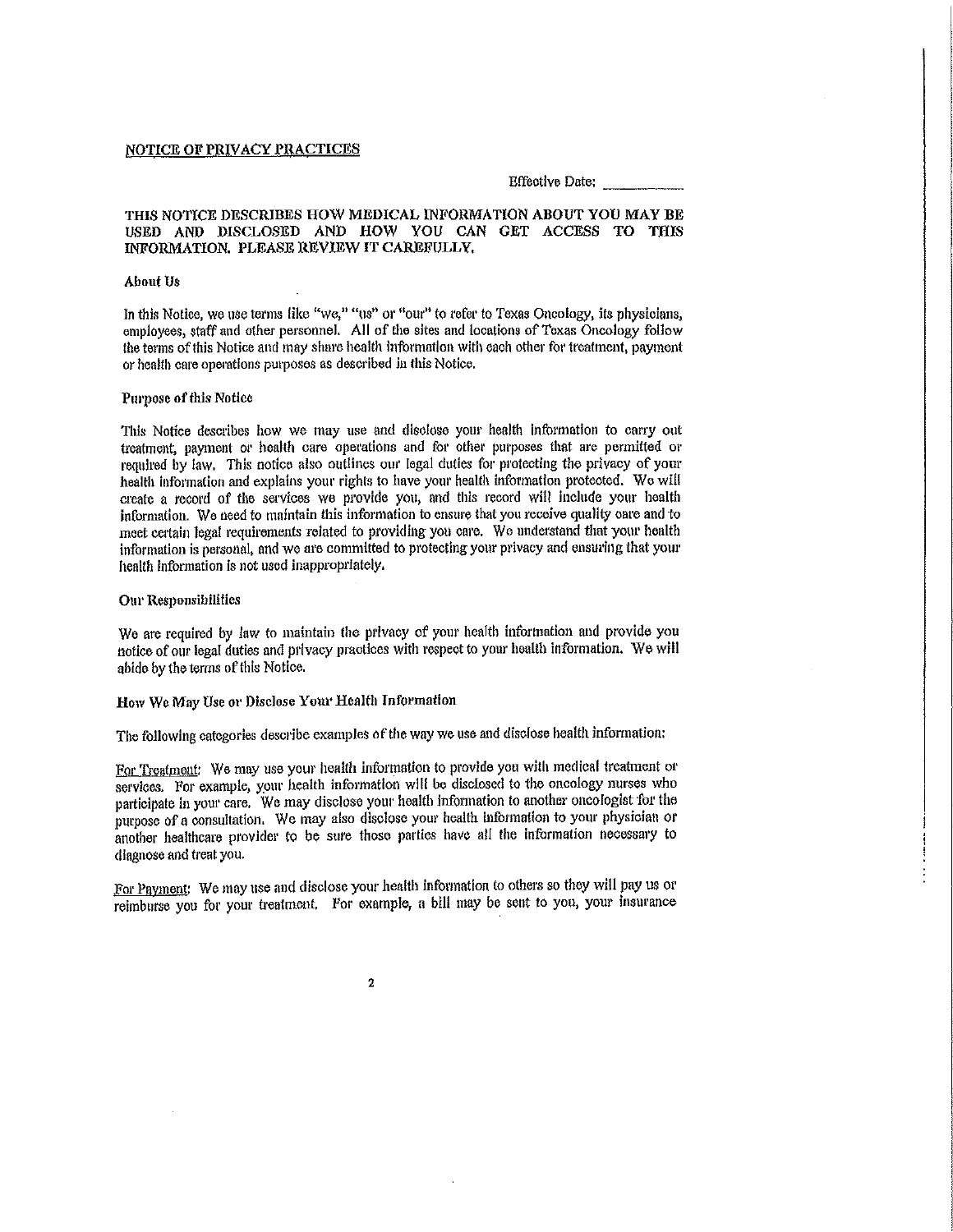company or a third party payer. The bill may contain information that identifies you, your diagnosis, and treatment or supplies used in the course of treatment.

With your permission, we may share your health information with pharmaceutical company patient assistance programs and patient support organizations in order to assist you in obtaining payment for your care or payment for certain parts of your care.

For Health Care Operations: We may use and disclose your health information in order tosupport our business activities. For example, we may use your health information for quality assessment activities, training of medical students, necessary credentialing, and for other essential activities.

We may ask you to sign your name to a sign-in sheet at the registration desk and we may call your name in the waiting room when we call you for your appointment.

We may disclose your health information to a third party that performs services, such as billing and collection, on our behalf. In these cases, we will enter into a written agreement with the third party to ensure they protect the privacy of your health information,

Appointment Reminders: We may use and disclose your health information in order to contact you and remind you of an upcoming appointment for treatment or health care services,

Treatment Alternatives and Health-Related Benefits and Services: We may use your health information to inform you of services or programs that we believe would be beneficial to you. We may call, mail or e-mail you information about these services or goods. For example, we may contact you to make you aware of new products, supply product information, or a new patient assistance program that may be available to you.

Fundraising Activities: We may use your demographic information, such as name, address and phone number, and the dates you received services from us, to contact you in an effort to raise money for the practice. We may also disclose this information to a foundation related to the practice so that the foundation may contact you to raise money for the practice. If you do not want the practice or foundation to contact you for fundraising activities, please notify the practice.

Individuals Involved in Your Care or Payment for Your Care: We may release your health information, including information about your condition, to a family member or friend who is involved in your medical care or who helps pay for your care. If you would like us to refrain from releasing your health information to a family member or friend, please notify linsert name/title and phone number of a department or person to contact]. We may also disclose your health information to disaster relief organizations so that your family can be notified about your condition, status and location.

We are also allowed by law to use and disclose your health information without your authorization for the following purposes:

3

#### Formatted: Builets and Numbering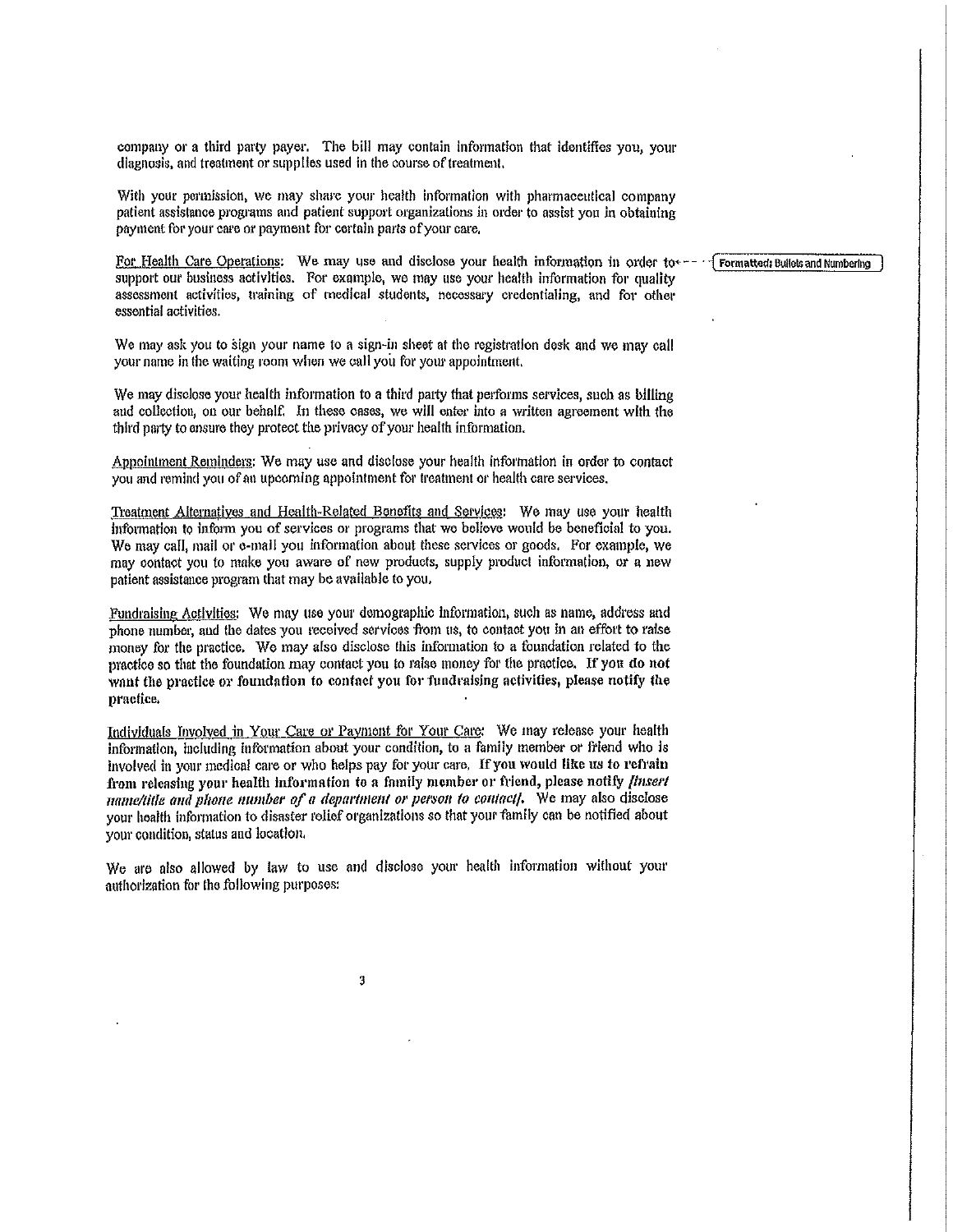As Required by Law: We may use and disclose your health information when required to do so  $\cdots$  Permatted: Bullets and Numbering by federal, state or local law.

Judicial and Administrative Proceedings: If you are involved in a legal proceeding, we may disclose your health information in response to a court or administrative order. We may also release your health information in response to a subpoena, discovery request, or other lawful process by someone else involved in the dispute, but only if efforts have been made to tell you about the request or to obtain an order protecting the information requested.

Health Oversight Activities: We may use and disclose your health information to health oversight agencies for activities authorized by law. These oversight activities are necessary for the government to monitor the health care system, government benefit programs, compliance with government regulatory programs, and compliance with civil rights laws,

Law Enforcement: We may disclose your health information, within limitations, to law enforcement officials for several different purposes:

- To comply with a court order, warrant, subpoena, summons, or other similar process;
- To identify or locate a suspect, fligitive, material witness, or missing person;
- About the victim of a crime, if unable to obtain the victim's agreement;
- About a death we suspect may have resulted from criminal conduct;  $\bullet$
- About criminal conduct we believe in good faith to have occurred on our premises; and
- To report a crimo, the location of a crime, and the identity, description and location of  $\bullet$ the individual who committed the crime, in an emergency situation.

Public Health Activities: We may use and disclose your health information for public health activities, including the following:

- To prevent or control disease, injury, or disability;
- To report births or deaths;
- To report child abuse or neglect;
- To report adverse events, product defects or problems;
- To track FDA-regulated products:
- To notify people and enable product recalls; and ۰
- To notify a person who may have been exposed to a communicable disease or may be at  $\ddot{\bullet}$ risk for contracting or spreading a disease or condition.

Serious Threat to Health or Safety: If there is a serious threat to your health and safety or the health and safety of the public or another person, we may use and disclose your health information to someone able to help prevent the threat.

Organ/Tissue Donation: If you are an organ donor, we may use and disclose your health information to organizations that handle organ procurement or organ, eye, or tissue transplantation or to an organ donation bank.

Coroners, Medical Examiners, and Funeral Directors: We may use and disclose health information to a coroner or medical examiner. This disclosure may be necessary to identify a

4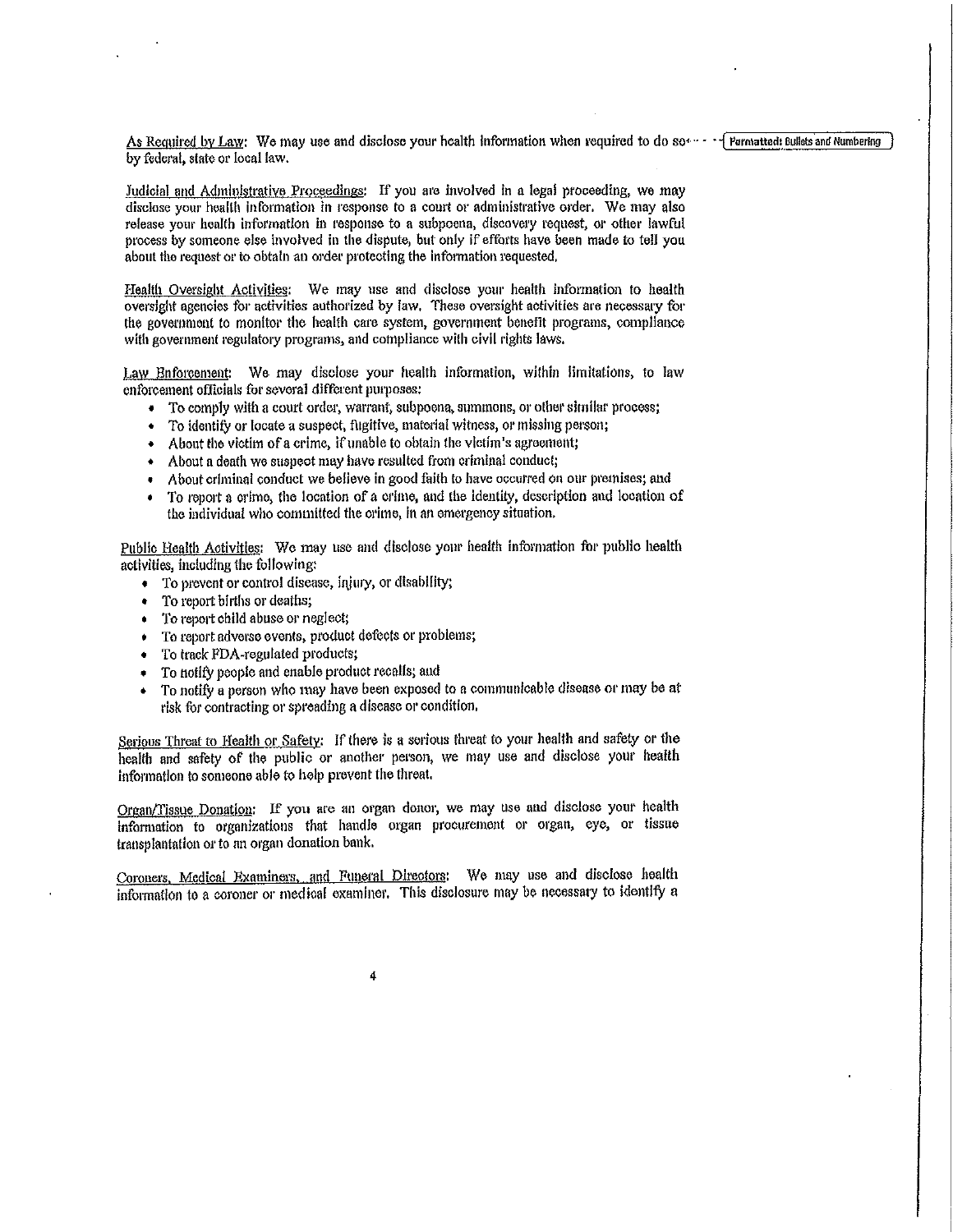deceased person or determine the cause of death. We may also disclose health information, as necessary, to funeral directors to assist them in performing their duties.

 $\mathbf{u} = \mathbf{u}$ 

Workers' Compensation: We may disclose your health information for workers' compensation or similar programs. These programs provide benefits for work-related injuries or illness.

Victims of Abuse, Neglect, or Domestic Violence: We may disclose health information to the appropriate government authority if we believe a patient has been the victim of abuse, neglect, or domestic violence. We will only make this disclosure if you agree, or when required or authorized by law.

Military and Veterans Activities: If you are a member of the Armed Forces, we may disclose your health information to military command authorities. Health information about foreign military personnel may be disclosed to foreign military authorities.

National Security and Intelligence Activities: We may disclose your health information to authorized federal officials for intelligence, counterintelligence, and other national security activities authorized by law.

Protective Services for the President and Others: We may disclose your health information to authorized federal officials so they may provide protective services for the President and others. including foreign heads of state.

Inmates: If you are an inmate of a correctional institution or under the custody of a law enforcement official, we may disclose your health information to the correctional institution or law enforcement official to assist them in providing you health care, protecting your health and safety or the health and safety of others, or for the safety of the correctional institution.

Research: We may use and disclose your health information for certain limited research purposes. All research projects, however, are subject to a special approval process. This process evaluates a proposed research project, assesses a number of specific issues, and determines that appropriate privacy safeguards are in place to allow the use of health information in the research project. We may, however, disclose your health information to people preparing to conduct a research project; for example, to help them look for patients with specific medical needs, so long as the health information they review does not leave the practice.

Other Uses and Disclosures of Your Health Information; Other uses and disclosures of your health information not covered by this Notice or the laws that apply to us will be made only with your authorization. If you authorize us to use or disclose your health information, you may revoke that authorization, in writing, at any time. If you revoke your authorization, we will no longer use or disclose your health information as specified by the revoked authorization, except to the extent that we have taken action in reliance on your authorization.

Your Rights Regarding Your Health Information

You have the following rights regarding health information we maintain about you:

Formatted: Bullets and Numbering

5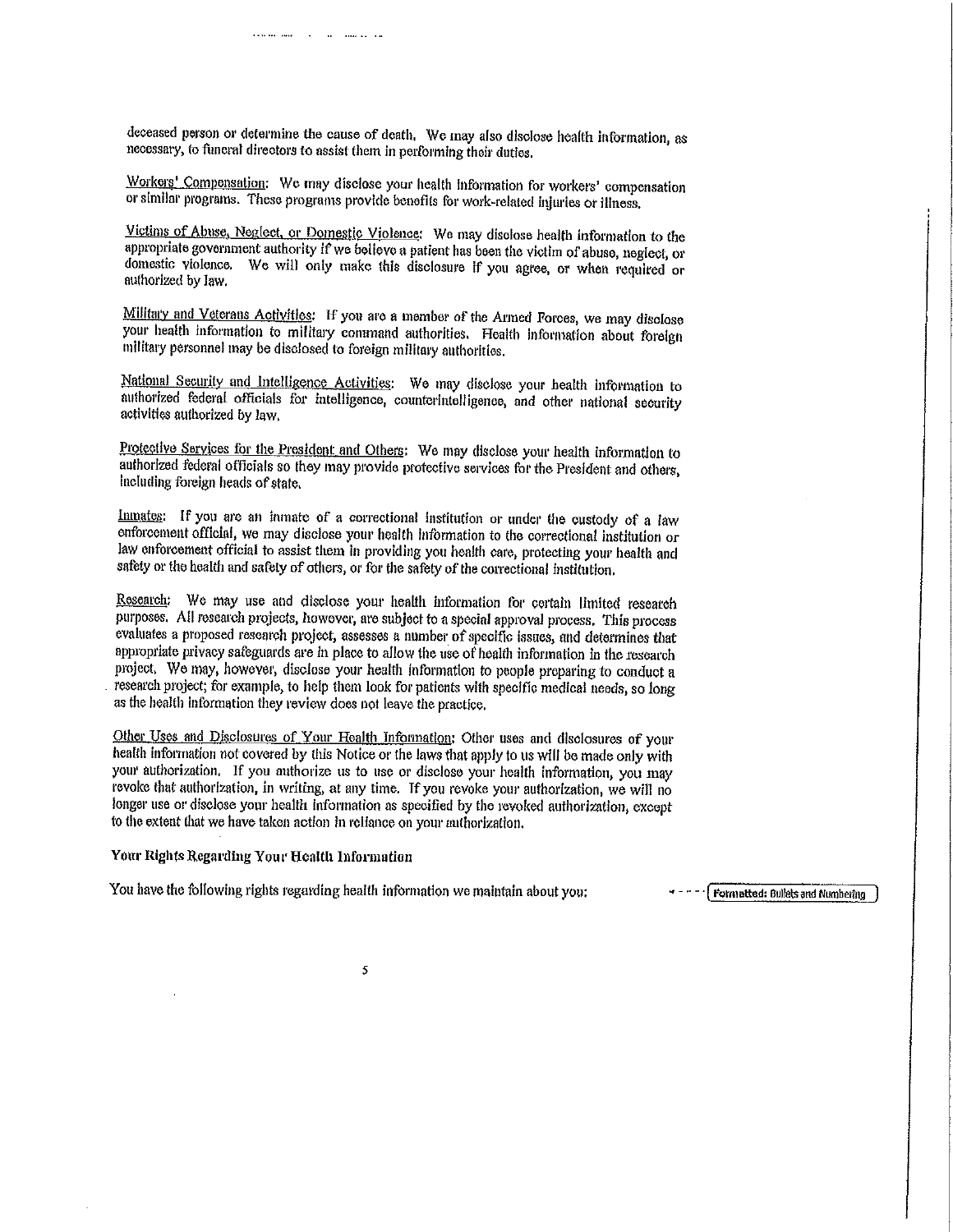Right to Request Restrictions: You have the right to request restrictions on how we use and disclose your health information for treatment, payment or health care operations. We are not required to agree to your request. If we do agree, we will comply with your request unless the information is needed to provide you emergency treatment. To request restrictions, you must make your request in writing and submit it to your practice.

Right to Request Confidential Communications: You have the right to request that we communicate with you in a certain manner or at a certain location regarding the services you receive from us. For example, you may ask that we only contact you at work or only by mail, To request confidential communications, you must make your request in writing and submit it to your practice. We will not ask you the reason for your request. We will attempt to accommodate all reasonable requests.

Right to Inspect and Copy; You have the right to inspect and copy health information that may be used to make decisions about your care. Usually, this includes medical and billing records, but does not include psychotherapy notes or information that is compiled in reasonable anticipation of, or use in, a civil, criminal, or administrative action or proceeding. To inspect and copy your health information, you must make your request in writing by filling out the appropriate form provided by us and submitting it to your practice. If you request a copy of your health information, we may charge a fee for the costs of copying, mailing or preparing the requested documents.

We may deny your request to inspect and copy in certain very limited circumstances. If you are denied access to your health information, you may request that the denial be reviewed by a licensed health care professional chosen by us. The person conducting the review will not be the person who denied your request. We will comply with the outcome of the review.

Right to Amend: If you feel that your health information is incorrect or incomplete, you may request that we amend your information. You have the right to request an amendment for as long as the information is kept by or for us. To request an amendment, you must make your request in writing by filling out the appropriate form provided by us and submitting it to your practice.

We may deny your request for an amendment. If this occurs, you will be notified of the reason for the denial and given the opportunity to file a written statement of disagreement with us.

Right to an Accounting of Disclosures: You have the right to request an accounting of certain disclosures we make of your health information. Please note that certain disclosures, such as those made for treatment, payment or health care operations, need not be included in the accounting we provide to you.

To request an accounting of disclosures, you must make your request in writing by filling out the appropriate form provided by us and submitting it. Your request must state a time period which may not be longer than six years, and which may not include dates before April 14, 2003. The first accounting you request within a 12-month period will be free. For additional accountings,

6